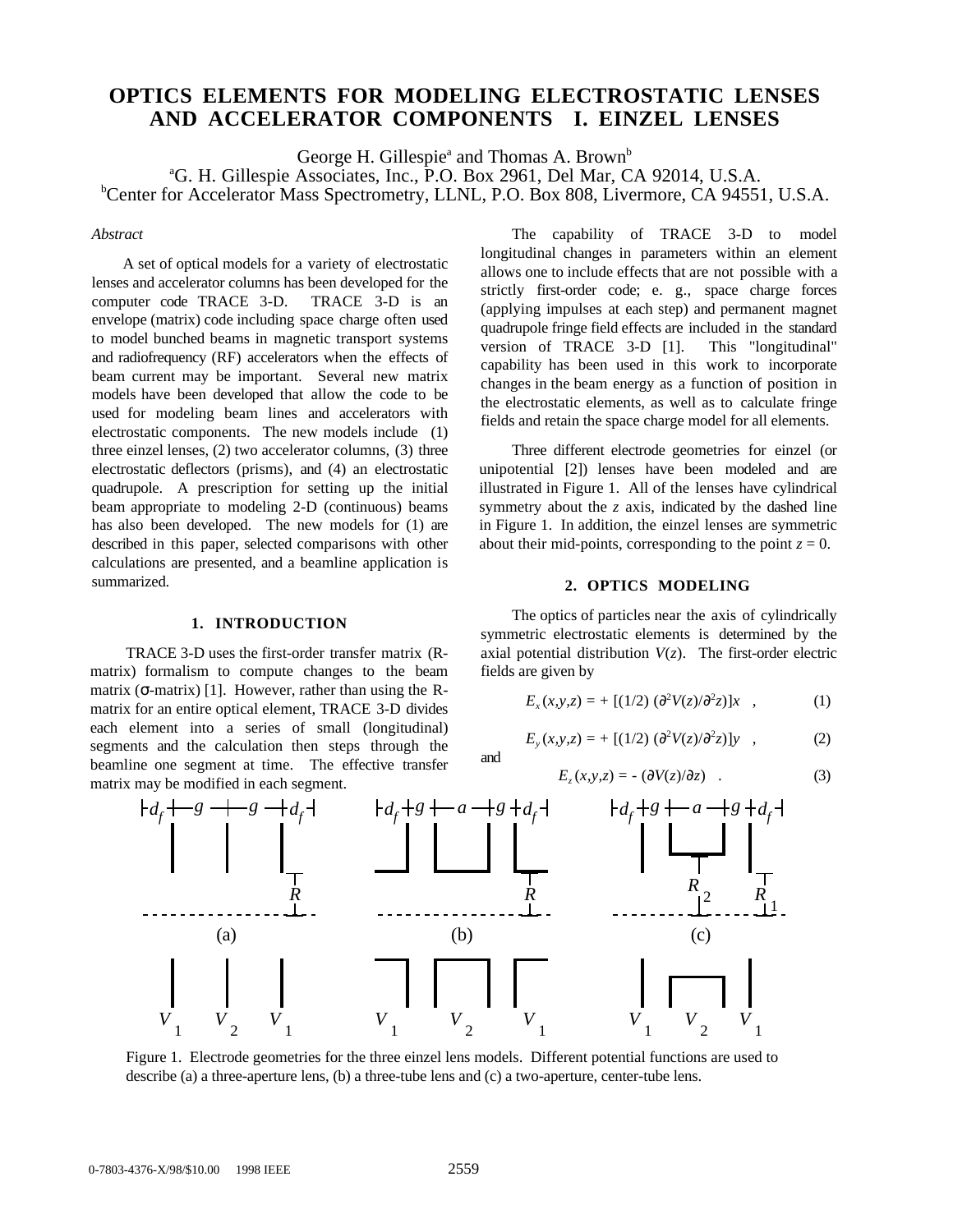The fields given above satisfy Maxwell's equation  $\nabla \cdot \mathbf{E} = 0$  for any  $V(z)$ . The R-matrices describing the first-order optics may be computed directly from these fields. Our method follows that given in reference [3].

#### *2.1 R-Matrix Elements*

The region over which the fields  $(1)-(3)$  act is divided into small steps of length ∆*z* and two R-matrices are computed for each step. The first R-matrix, together with an increase in the beam energy, computes the effects of a uniform electric field acting over a distance of ∆*z*. The non-trivial elements of this R-matrix are

$$
R_{13} = R_{24} = 2\Delta z / [1 + (\eta_{\cdot})_{\cdot}^{1/2}] , \qquad (4)
$$

$$
R_{22} = R_{44} = R_{66} = 1/(\eta_{-})^{1/2} \quad , \tag{5}
$$

and

$$
R_{56} = \Delta z / \gamma^2 \quad , \tag{6}
$$

where

$$
\eta_{.} = V(z)/V(z - \Delta z) \quad , \tag{7}
$$

and γ is the relativistic energy factor of the beam at *z*.

The second R-matrix computes the effective thin lens for the focusing effect of the field applied as an impulse. The non-trivial elements of this R-matrix are

$$
R_{21} = R_{43} = -[\eta_{.}\eta_{+} - 2\eta_{.} + 1]/(4\eta_{.}\Delta z) , \qquad (8)
$$
 where

$$
\eta_+ = V(z + \Delta z) / V(z) \quad . \tag{9}
$$

The formulas given by Equations (4)-(9) can be used to model any electrostatic element whose potential is given at discrete positions on the axis. In this work, analytic forms for the on-axis potential functions are used for computing the R-matrix elements.

#### *2.2 Potential Functions*

The potential as a function of *z* for the einzel lenses illustrated in Figure 1 may be written in terms of the electrode potentials  $V_1$  and  $V_2$  as

$$
V(z) = V_1 + [(V_2 - V_1)/2] \phi(z) , \qquad (10)
$$

where  $\phi(z)$  is an even function of *z*, and goes to zero as *z* approaches  $\pm \infty$ . The function  $\phi(z)$  depends only on the geometry (electrode spacings and dimensions) of the lens.

For the three-aperture lens illustrated in Figure 1(a), we use a potential that is a special case of the potential for the two-aperture center-tube lens, Figure 1(c). (That potential is described further below.) When the two radii are equal, and the center tube has the zero length, the formula for  $\phi(z)$  is given by

$$
\phi(z) = (2/\pi)(g)^{-1}\{A\} \quad , \tag{11}
$$

where

 $A=(z+g)tan^{-1}[(z+g)/R]+(z-g)tan^{-1}[(z-g)/R]-(2z)tan^{-1}[(z)/R]$ .

For the three-tube lens illustrated in Figure 1(b), we use the following formula for φ(*z*)

$$
\phi(z) = R \left( \omega' g \right)^{-1} \ln \{ A/B \} , \qquad (12)
$$

where

 $A = [\cosh(2\omega z/R) + \cosh[(\omega a/R) + (\omega'g/R)]]$  ,(13) and

 $B = [\cosh(2\omega z/R) + \cosh[(\omega a/R) - (\omega'g/R)]$  . (14)

The constants  $\omega$ =1.31835 and  $\omega$ '=1.67. This form of the potential is based upon a parameterization of a single two-cylinder (acceleration) lens [4]. The potential was obtained from the superimposition of potentials for 2 back-to-back, two-cylinder lenses, with the end electrodes set to  $V_1$ , and the adjacent electrodes set to  $V_2$  [5]. When  $\omega$ '= $\omega$ =1.318, the potential given by (12)-(14) is the same as that used by Lu, Ben-Zvi and Cramer [3] and other authors. The use of  $\omega$ =1.67 provides better agreement with numerical solutions to Laplace's equation for certain cases [4].

For the two-aperture center-tube lens illustrated in Figure 1(c), we use a potential given by El-Kareh and El-Kareh; see Equation (6.5) of reference [2]. Specifically,

$$
\phi(z) = (2/\pi)(g)^{-1}\{A - B\} \quad , \tag{15}
$$

where

and

$$
A = (z+g+a/2)\tan^{-1}[(z+g+a/2)/R_1] + (z-g-a/2)\tan^{-1}[(z-g-a/2)/R_2] + 2R_1 ,
$$
 (16)

$$
B = (z+a/2)\tan^{-1}[(z+a/2)/R_1] + (z-a/2)\tan^{-1}[(z-a/2)/R_2] + 2R_2
$$
 (17)

When  $R_1 = R_2 = R$  and  $a = 0$ , these results reduce to that given by Equation (11) above.

The fields are modeled to a distance  $d_f$  before and after each lens, so that the full length of a lens is  $2(g+d) + a$ . In the calculations described here, the value of  $d_f = fR$  (or  $fR_1$ ), where f is the TRACE 3-D fringe field extension factor, PQEXT [1].

#### **3. COMPARISONS WITH OTHER WORK**

Several calculations have been carried out using the einzel models described above for comparison to other results available in the literature. Table 1 gives the focal length *f* obtained from TRACE 3-D for the 3-tube lens, together with results from numerical calculations by Adams and Read [5], all expressed as the ratio *f* /(2*R*).

Table 1. Focal length to aperture ratio for 3-tube einzel lenses. Results for two fringe field factors f are given.

|        | $V_2/V_1$ f/(2R)=-1/[2R R <sub>21</sub> ] [this work] f/(2R) [5] |          |         |
|--------|------------------------------------------------------------------|----------|---------|
|        | $f = 2.5$                                                        | $f=10.0$ |         |
| $-0.5$ | 0.632                                                            | 0.629    | 0.628   |
| 0.0    | 2.832                                                            | 2.842    | 2.843   |
| 0.8    | 131.524                                                          | 141.267  | 141.752 |
| 2.0    | 11.462                                                           | 11.169   | 11.261  |
| 9.0    | 1.288                                                            | 1.301    | 1.312   |